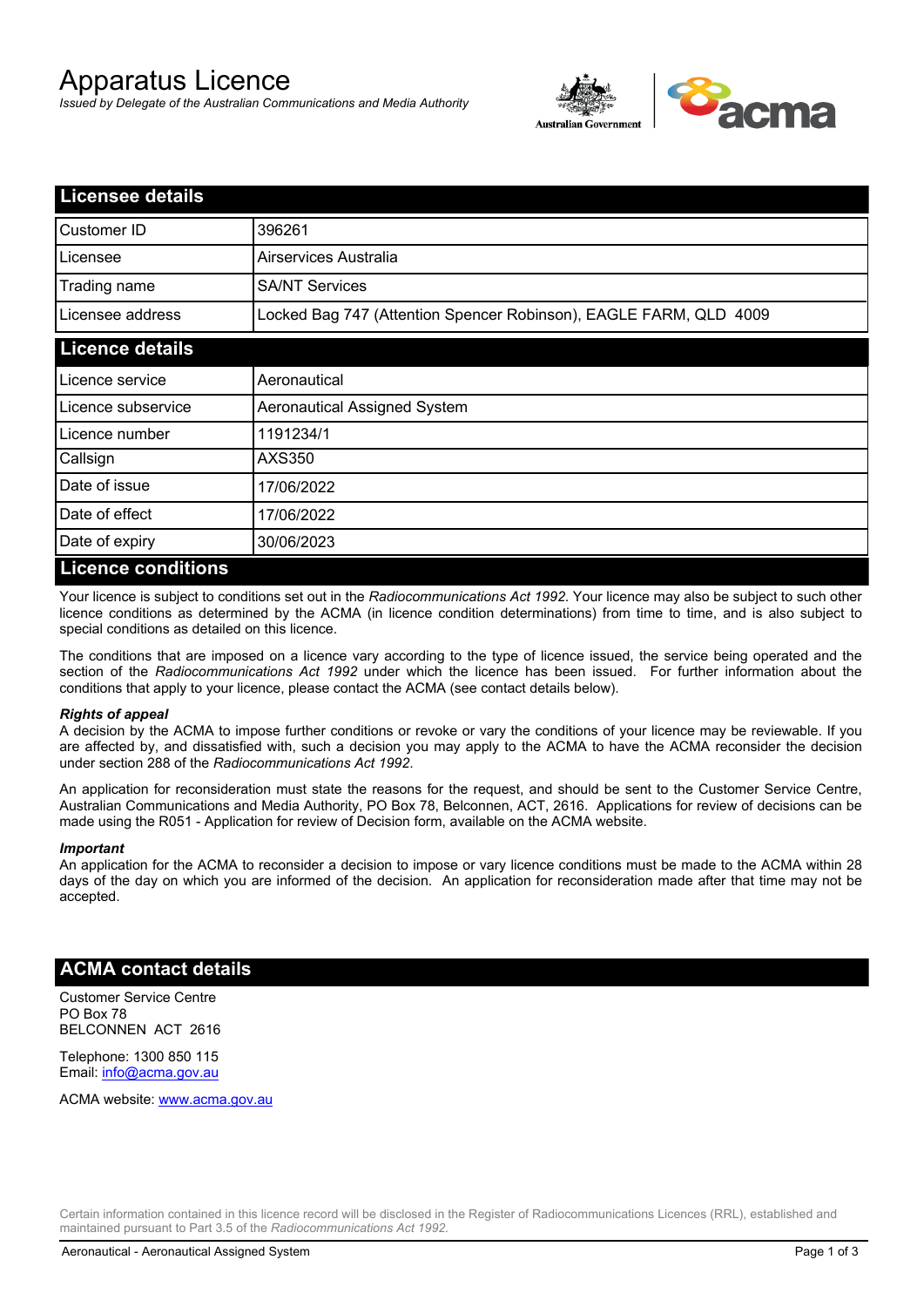# **Advisory Notes applying to licence no.: 1191234/1**

Conditions applicable to the operation of Aeronautical Assigned System station(s) authorised under this licence can be found in the Radiocommunications Licence Conditions (Apparatus Licence) Determination and the Radiocommunications Licence Conditions (Aeronautical Licence) Determination. Copies of these determinations are available from the ACMA and from the ACMA home page (www.acma.gov.au).